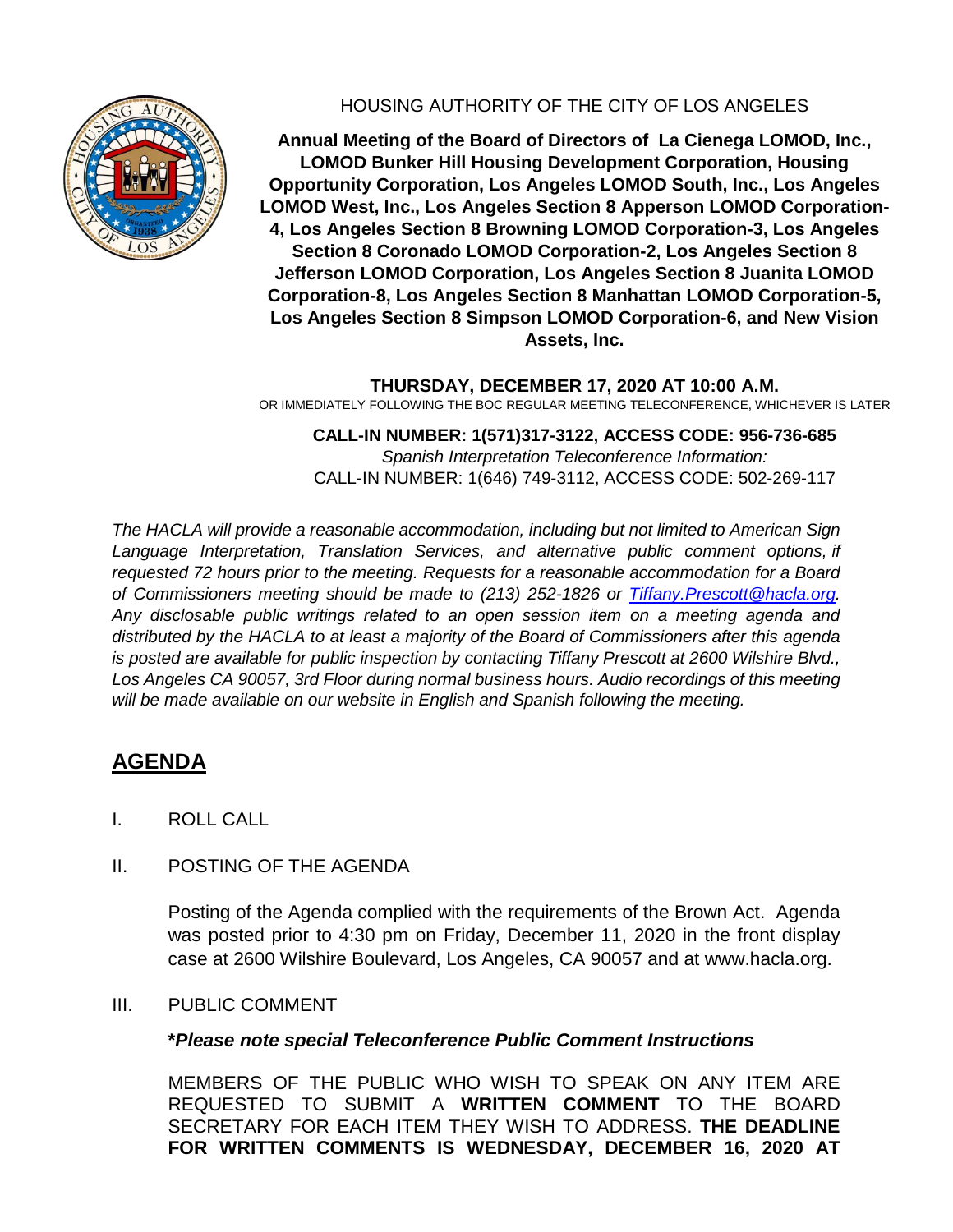**12:00PM. ALL WRITTEN COMMENTS SHOULD BE SUBMITTED VIA EMAIL TO [TIFFANY.PRESCOTT@HACLA.ORG.](about:blank) PLEASE MAKE SURE EMAIL INCLUDES NAME, AGENDA ITEM NUMBER, AND ADDRESS/ORGANIZATION FOR WHOM YOU REPRESENT. WE ALSO ASK THAT ALL COMMENTS BE LIMITED TO 500 WORDS OR LESS.** THE SECRETARY WILL PROVIDE ALL WRITTEN COMMENTS TO THE BOARD FOR REVIEW PRIOR TO THE DECEMBER 17, 2020 BOD MEETING. THE SECRETARY WILL ALSO READ EACH PUBLIC COMMENT INTO THE RECORD AT THE TIME THE ITEM IS CONSIDERED.

THE PURPOSE OF PUBLIC COMMENT IS TO ALLOW THE PUBLIC TO ADDRESS THE BOARD AND THE BOARD IS INTERESTED IN HEARING FROM MEMBERS OF THE PUBLIC, STAKEHOLDERS AND INTERESTED PARTIES. HOWEVER, SPEAKERS ARE ASKED TO EXERCISE COURTESY AND CONSIDER THE RIGHTS OF OTHER SPEAKERS BY ADHERING TO THE SPECIAL TELECONFERENCE PUBLIC COMMENT INSTRUCTIONS AND IF POSSIBLE REFRAIN FROM UNNECESSARY REPETITION IN THEIR COMMENTS.

### IV. BOARD BUSINESS ITEMS

1. Proposed Resolution Authorizing La Cienega LOMOD, Inc., In Its Capacity as the Sole Member of LOMOD RHC I, LLC, a Single Purpose Entity, to Enter into Rose Hill Courts I Housing Partners, L.P. as the Managing General Partner, and Authorizing and Approving the Execution by the President, or Her Designee, of the Fist Amended and Restated Limited Partnership Agreement and Related Documents and Agreements and the Undertaking of Various Actions in Connection Therewith

Contact: Tina Booth, President

2. Proposed Resolution Authorizing the President, or Her Designee, of the Housing Opportunity Corporation to Accept the Ownership Transfer of the Martel Apartments at 1643 N. Martel Avenue, Los Angeles CA 90046 and the Parthenia Apartments at 15230 Parthenia Street, Los Angeles CA 91343, Both Multifamily Rental Housing Projects ("Projects"), from the Housing Authority of the City of Los Angeles("Housing Authority"), Enter into Indebtedness as the Borrower with the Housing Authority for Such Purchase Financed by Mortgage Revenue Bonds Issued by the Housing Authority, Approve the Execution of the Bond Purchase Agreement, the Loan Agreement and the Official Statement as the Borrower, and Authorize the Execution and Delivery of Related Documents and Agreements and the Undertaking of Various Actions in Connection **Therewith**